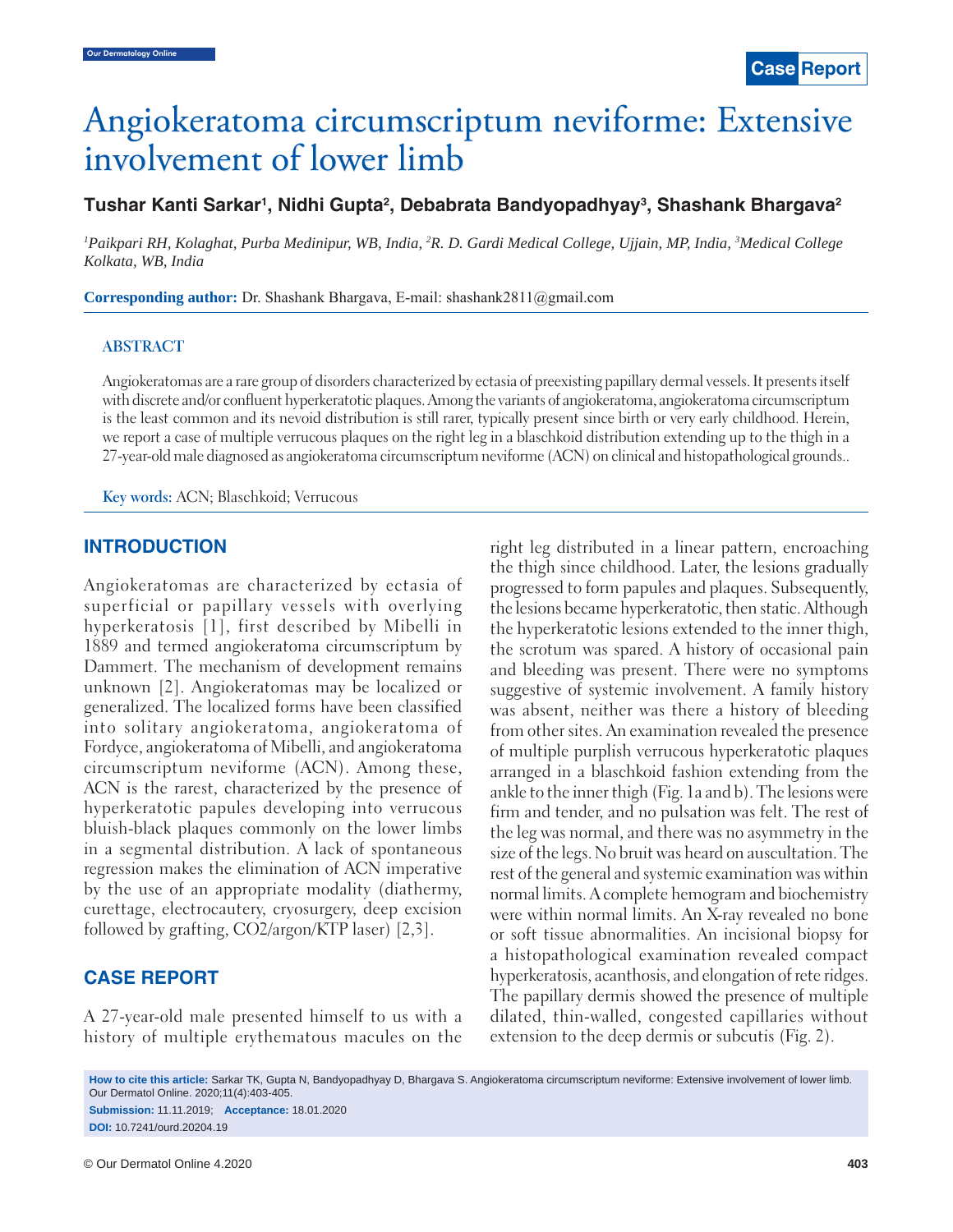#### www.odermatol.com



**Figure 1:** (a) Linear, verrucous, well-circumscribed plaques extending from the ankle to the inner thigh of the right side. (b) A close-up view of the linear verrucous lesions on the leg.



**Figure 2:** A photomicrograph showing compact hyperkeratosis, acanthosis, and elongated rete ridges, as well as the papillary dermis with dilated thin-walled vascular spaces containing erythrocytes (H&E, 40×).

## **DISCUSSION**

Angiokeratomas are telangiectasias of preexisting dermal capillaries and veins with hyperkeratotic surfaces [4]. It is three times more common in females than in males. Angiokeratoma is classified as localized or widespread. Angiokeratoma corporis diffusum is a systemic variety caused by a deficiency in any of several enzymes, resulting in the deposition of glycosphingolipids. Localized angiokeratomas are classified as angiokeratoma of Fordyce, located in the genital region, angiokeratoma of Mibelli, located on acral parts following exposure to cold, solitary and multiple angiokeratoma, and angiokeratoma circumscriptum, which is rare. Angiokeratoma circumscriptum neviforme is still a rarer variety of angiokeratoma, occurring at an early age. ACN is seen usually in infancy or early childhood, although lateonset cases have been reported [5]. ACN presents itself as bluish-black papules and nodules grouped to form a verrucous and hyperkeratotic plaque. Lesions are most commonly seen on the thighs and the gluteal region but may also occur on the neck [6]. Uncommon sites,

such as the tongue, oral cavity, elbow, penis, and trunk, have also been reported [7-9]. Lesions are segmental or linearly arranged. The pathogenesis of ACN remains unknown but several causal factors, such as trauma, developmental anomaly, subcutaneous hematomas, pregnancy, and tissue asphyxia, have been suggested. Angiokeratoma circumscriptum have been reported to coexist with angiokeratoma of Fordyce and caviar spots (angiokeratoma of the tongue), Cobb syndrome, Klippel–Trénaunay syndrome, nevus flammeus, cavernous hemangioma, and traumatic arteriovenous fistula [3,10-12]. Clinically, angiokeratoma may mimic verrucous hemangioma, melanoma, pigmented basal cell carcinoma, and sometimes lichen planus hypertrophicus; in these cases, histopathology helps to differentiate between the conditions. HPE with ACN shows epidermal hyperkeratosis, papillomatosis, and/ or acanthosis, along with the presence of dilated blood vessels limited to the papillary dermis, unlike verrucous hemangioma, in which dilated capillaries extend deeper into the reticular dermis and subcutaneous tissue. In our case, correlating clinical features with the features of HPE confirmed the diagnosis of ACN. Treatment with diathermy, cryosurgery, curettage, and electrocautery is done for smaller lesions. Larger lesions require deep surgical excision or laser ablation with carbon dioxide [9], argon laser, or potassium titanyl phosphate (KTP) laser [2]. We planned carbon dioxide laser for this patient. Scanty case reports of this entity in the world literature prompted us to report this case.

### **Consent**

The examination of the patient was conducted according to the principles of the Declaration of Helsinki.

The authors certify that they have obtained all appropriate patient consent forms, in which the patients gave their consent for images and other clinical information to be included in the journal. The patients understand that their names and initials will not be published and due effort will be made to conceal their identity, but that anonymity cannot be guaranteed.

## **REFERENCES**

- 1. Sadana D, Sharma YK, Dash K, Chaudhari ND, Dharwadkar AA, Dogra BB. Angiokeratoma circumscriptum in a young male. Indian J Dermatol. 2014;59:85-7
- 2. Ari E, Çakmak SK, Çiftçi AY, Tamer E, Artüz F. A rare clinic type of angiokeratoma: angiokeratoma circumscriptum naeviforme. Our Dermatol Online. 2016;7:489-91.
- 3. Kassem Youssef H, Backobi E, Michel C. [Angiokeratoma circumscriptum neviforme]. Ann Dermatol Venereol. 2018;145:552-3.
- 4. Poddar I, Das A, Gharami RC. Angiokeratoma circumscriptum